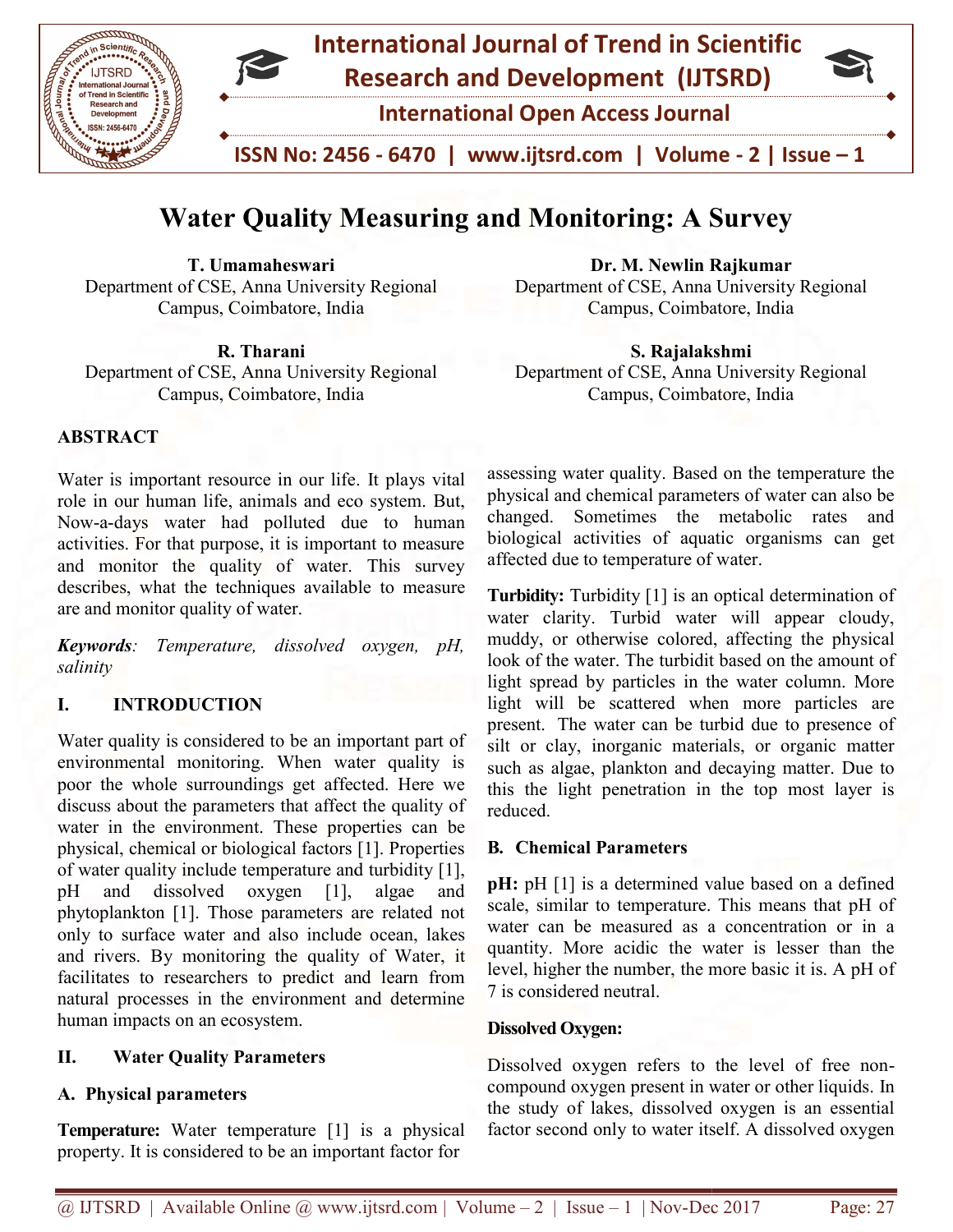[5] level is high or low, it can harm to the aquatic life and affect water quality.

Conductivity: Conductivity [5] is a measure of water's capability to pass electrical flow. This ability is directly related to the concentration of ions in the water. The conductive ions are detected from alkalis, chlorides, sulfides and carbonate compounds. Compounds that dissolve into ions are also known as electrolytes. The conductivity of water is high, when more ions are present in water. Likewise, the fewer ions that are in the water, is less conductive. This produces the balanced solution. If it is changed, it affects the system.

Salinity: Salinity [4] is an ambiguous term. As a basic definition, salinity is the total concentration of all dissolved salts in water. There are lot of ions present in freshwater sources. The compositions of water sources are dependent on the surrounding environment, most of the lakes and rivers have alkali and alkaline earth metal salts, with calcium, magnesium, sodium, carbonates and chlorides ,it makes high percentage of the ionic composition . Usually freshwater contains higher bicarbonate ratio while seawater contains sodium and chloride concentrations.

## C. Biological Parameters

Algae: Algae [1] are aquatic, plant-like organisms. They are also determined as single celled phytoplankton which are found floating in water to large seaweeds (micro algae) attached to ocean floor and has variety of simple structures. Algae can be found residing in oceans, lakes, rivers, ponds and even in snow, anywhere on Earth.

Phytoplankton: Phytoplankton [1] are microorganisms that drift about in water. They are single-celled, and sometimes can grow large enough to be seen by the human eye. Phytoplankton are photosynthetic; it has ability to make use of sunlight to convert carbon dioxide and water into energy. Measurement levels:

| <b>Measurement</b>    | <b>WHO</b> standard   |
|-----------------------|-----------------------|
| parameter             | (Drinking Water)      |
| Ph                    | $7 - 8.5 \leq \leq 8$ |
| Turbidity             | $1-5NTU$              |
| Dissolved Oxygen      | $5-6$ mg/l            |
| Conductivity/Salinity | 25C                   |
| Temperature           | 15C                   |
| <b>TDS</b>            | 600-1000mg/l          |

## III. Sensors

Sensors [2] are sophisticated devices that are frequently used to detect and respond to electrical or optical signals. A Sensor converts the physical parameter (for example: temperature, blood pressure, humidity, speed, etc.) into a signal which can be measured electrically.

pH Sensor: It measures and monitors the pH levels .If the pH levels low then it can have dangerous effects on human health. The pH of water can vary from 0 to14 [7].

Temperature Sensor: Temperature Sensor [7] measures the temperature of the water and the measured voltage is proportional to the temperature with negative or positive co-efficient.

Turbidity Sensor: Turbidity Sensor [7] used to measure the clarity of water or muddiness visible in the water. The output voltage varies represents turbidity value varying from 0 to 4000NTU (Nephelometric Turbidity Unit).

Conductivity Sensor: The conductivity of water indicates the amount of ions and /or free flowing electrons which are present for the conduction of electricity. It is measured in Siemens per meter(s/m) or micro Siemens per centimeter.

# IV. Wireless Sensor Network

A wireless sensor network (WSN)[3] is a wireless network consisting of spatially distributed independent devices and uses sensors to monitor the environmental conditions. A WSN system incorporates a gateway that provides wireless connectivity back to the wired world and distributed nodes The WSN is built of few to several hundred nodes, where each node is coupled to individual (or sometimes several) sensors. Each such sensor network node has typically several parts: a radio transceiver with an internal antenna or connection to an external antenna, a microcontroller, an electronic circuit for interfacing with the sensors and an energy source.

## V. Applications

Health care monitoring: The sensor networks for medical applications can be of several possible applications include body position measurement, location of persons, overall monitoring of ill patients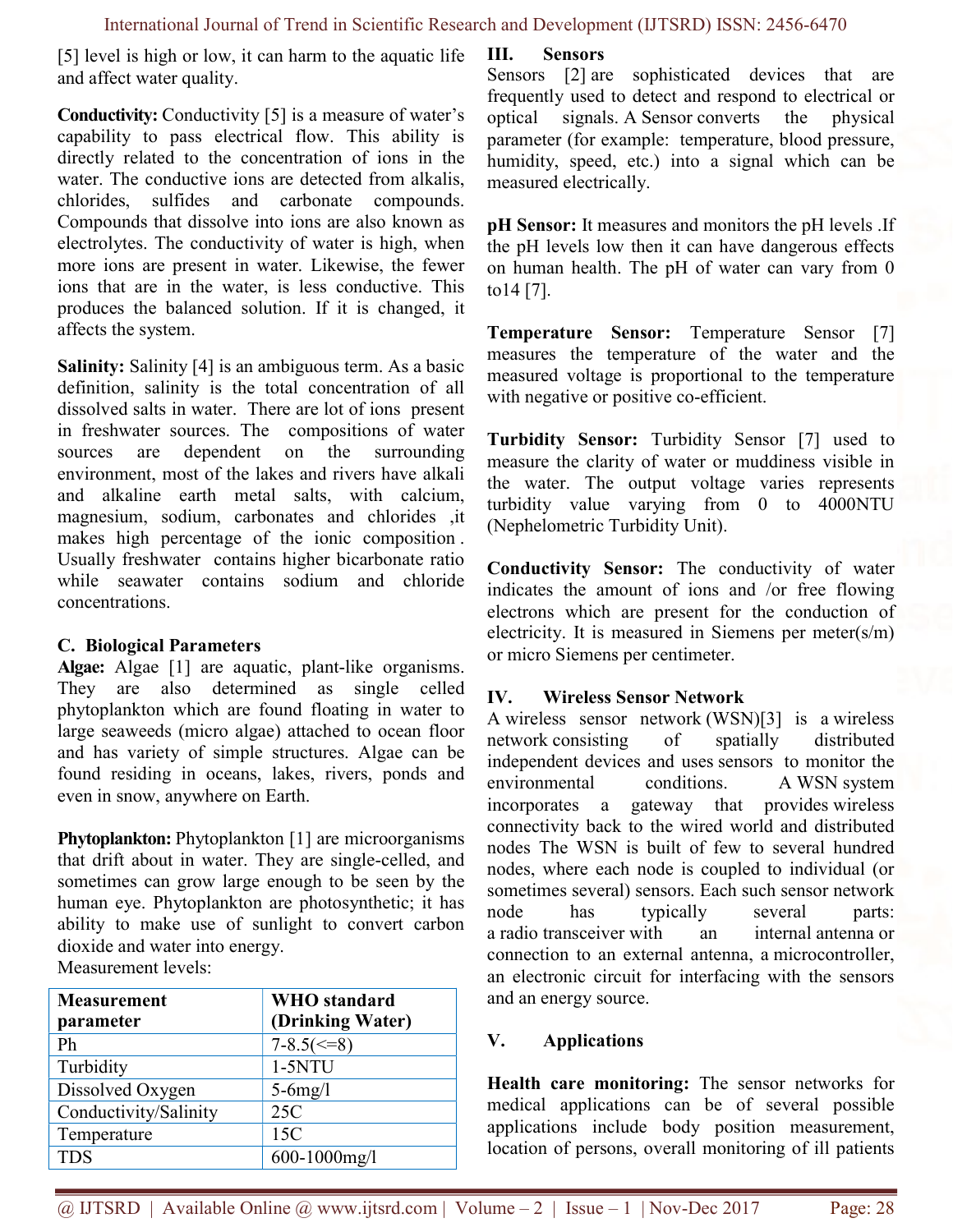in hospitals and at homes. Embedded devices are used to track the physical state of a person for continuous health diagnosis, using as input the data from a network of depth cameras, a sensing floor, or other similar devices.

Environmental sensing: There are lots of applications in monitoring environmental parameters. They share the extra challenges of harsh environments and reduced power supply.

Air pollution monitoring: Deployment of wireless sensor networks in several cities; it is used to monitor the concentration of toxic gas in air. It can take advantage of the ad hoc wireless when compared to wired installations, which also make them more mobile for testing readings in different areas.

Water quality monitoring: Water monitoring concentrate on analyzing water properties in dams, rivers, lakes and oceans, as well as underground water reserves. By using wireless distributed sensors, it enables the creation of a more accurate map of the water status, and allows the permanent deployment of monitoring stations in locations, without the need of manual data retrieval.

NATURAL DISASTER PREVENTION: wireless sensor networks are used to prevent the consequences of natural disasters, like floods. Wireless nodes are implemented successfully in rivers where changes of the water levels have to be monitored in real time.

## VI. BLUETOOTH

For exchanging data over short distances, Bluetooth is a standard wireless technology (using shortwavelength UHF radio waves in the ISM band from 2.4 to 2.485 GHz) from fixed and mobile devices, and building personal area networks (PANs). It was originally conceived as a wireless alternative to RS-232data cables. Bluetooth is a packet-based protocol with master/slave architecture. Devices share the master's clock to exchange the packet and are based on the basic clock, which is defined by the master, at 312.5 µs intervals. At any given time, data can be transferred between the master and one other device (except for the little-used broadcast mode). By choosing the slave device to address, the switches from individual device to another in a roundrobin fashion.

# VII. Uses

Bluetooth is used for low-power consumption, with a small range based on cost transceiver microchips in each device.

Power Consumption:

| <b>Class</b> | <b>Max.</b> permitted power |       | Typ. range |
|--------------|-----------------------------|-------|------------|
|              | (mW)                        | (dBm) | (m)        |
|              | 100                         | 20    | $\sim 100$ |
|              | 2.5                         |       | ~10        |
|              |                             |       | $\sim$ 1   |
|              | 0.5                         | $-3$  | $\sim 0.5$ |

Version:

| <b>Bluetooth</b><br>version | <b>Maximum</b><br>speed | <b>Maximum</b><br>Range     |
|-----------------------------|-------------------------|-----------------------------|
| 3.0                         | 25 Mbit/s               | 10 meters $(33 \text{ ft})$ |
| 4.0                         | 25 Mbit/s               | $60$ meters $(200$ ft)      |
|                             | 50 Mbit/s               | 240 meters<br>(800 ft)      |

## VIII. Literature Review

Dr.Seema Tiwari "Water Quality Parameters-A Review", This paper [5] describes Physiochemical parameter learning is very important to get idea about quality of water. Water has to be tested with various kinds of physiochemical parameter. Testing of water only depends on the quality and purity. Water consists of floating, dissolved, suspended and microbiological with bacteriological impurities. Physical properties includes temperature, color, odour, pH, turbidity, TDS.Chemical properties DO, alkalinity, hardness and other characters.

Shruti Sridharan, "Water quality monitoring using wireless sensor networks", This paper explains the traditional approach for water analysis. Take one or more samples of the water and brought these samples to the laboratory for further analysis. These conventional methods [4] have lot of limitations due to the high variability of the water physiochemical and microbiological parameters. It includes several sources of errors that affect the conventional method water monitoring. There were lot of error occurred during sample collection, data manipulation, reporting status. The development of new technologies for WQM systems came with WSN.